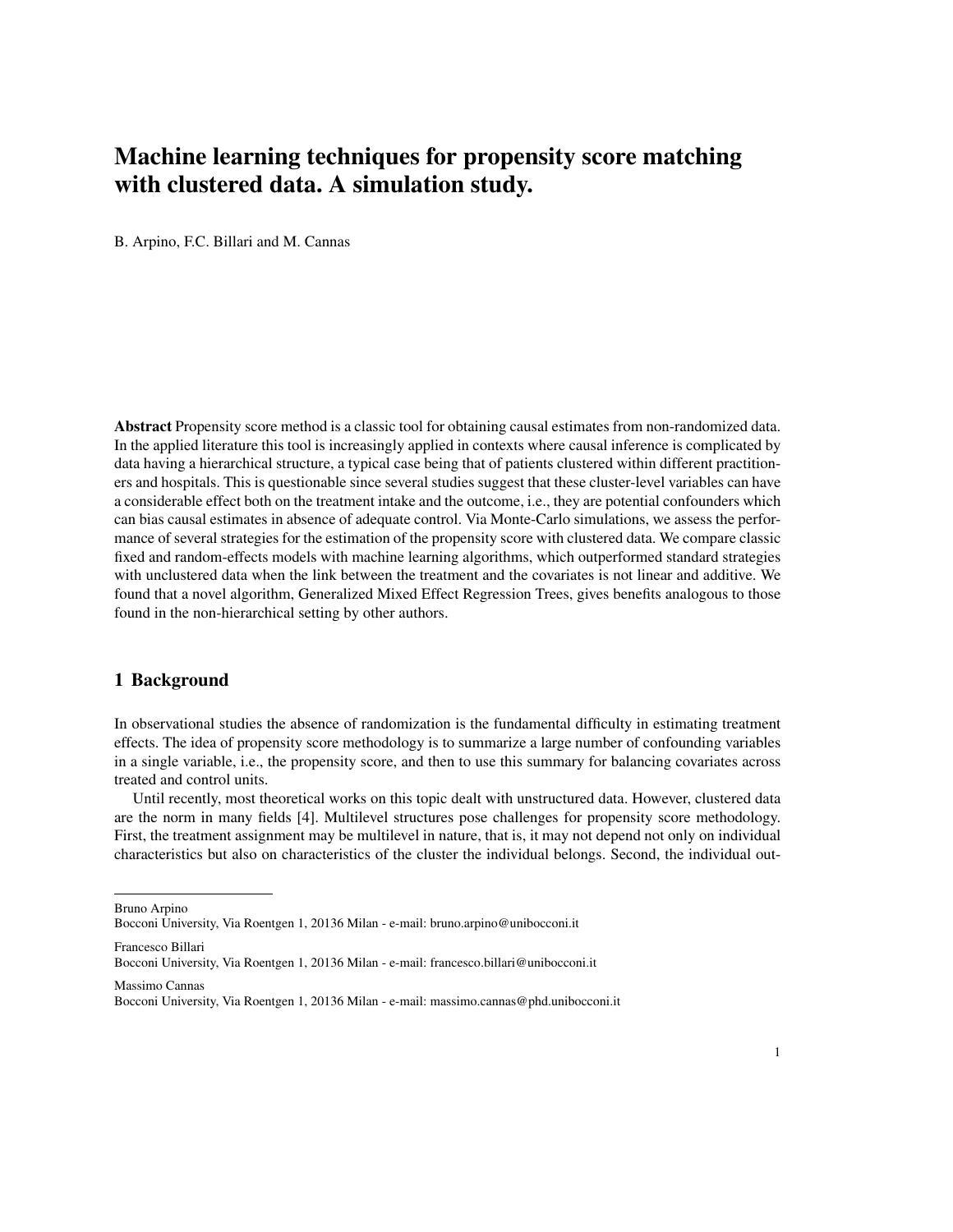comes may be affected by cluster level characteristics. Moreover there can be complex interactions between individual and cluster level covariates affecting both treatment assignment and the outcome.

Propensity score methods need to be somehow adapted for applications in a multilevel context. In multisite studies of educational programs or interventions, the use of single- level models for estimating propensity scores followed by the use of the resulting propensity scores as a basis for matching students within each school has been considered an effective strategy [4, 3]. Following Arpino and Mealli, we present a simulation study which investigates the possibility of using alternative methods for estimating the propensity score with clustered data.

#### 2 Methods

Machine learning methods considered here are based on a predictive algorithm known as *tree*. In contrast with traditional models, trees and their derivations are flexible enough to handle automatically non-linearity and non-additivity. Machine learning methods have already been proposed for the estimation of the propensity score but only in the single-level case. Simulation experiments implemented by Setoguchi et al. [8] and Lee et al.[9] showed that machine learning algorithms outperform standard logit models when the relation between treatment and outcome is not linear and additive.

An extension of machine learning algorithms to a multi-level setting can be carried out with the Generalized Mixed-Effect Regression Trees (GMERT), developed by Hajjem et al. [6]. To fix the idea, consider the classic mixed-effect logistic model:

$$
logit\left[\frac{p_{ij}}{1-p_{ij}}\right] = x_{ij}\beta + z_{ij}b_i
$$

$$
b_i \sim N(0, D)
$$

$$
i = 1, \dots, n \quad ; \quad j = 1, \dots, n_i
$$

where the  $x_{ij}$  are the fixed-effect covariates and the  $z_{ij}$  are the random-effect covariates. This model is usually estimated using maximum likelihood methods in the framework of the expectation-maximization (EM) algorithm. In the corresponding GMERT model the term  $x_{ij}$  is replaced by a more general function  $f(x_{ij})$  that can be estimated using a standard regression tree.

The simulation experiment extends the set-up created by Setoguchi et al. [8] to a multilevel context where the treatment is administered at the individual level but cluster-level variables can enter both the assignment mechanism and the outcome variable. For each data set we generated ten basic covariates (four confounders associated with both the treatment and the outcome, three treatment predictors and three outcome predictors) and a cluster-level covariate acting as a confounder. The treatment assignment is generated according to various simulation scenarios obtained by varying the degree of linearity and additivity between the treatment and the individual-level covariates.In each scenario we estimate the propensity score using the following methods:

- Logistic regression with main effects only (LR)
- Logistic regression with dummies for cluster effects (LRD)
- Mixed-effect logistic regression (MELR)
- Mixed-effect regression tree (MERT)
- Boosted Regression Tree (BTREE)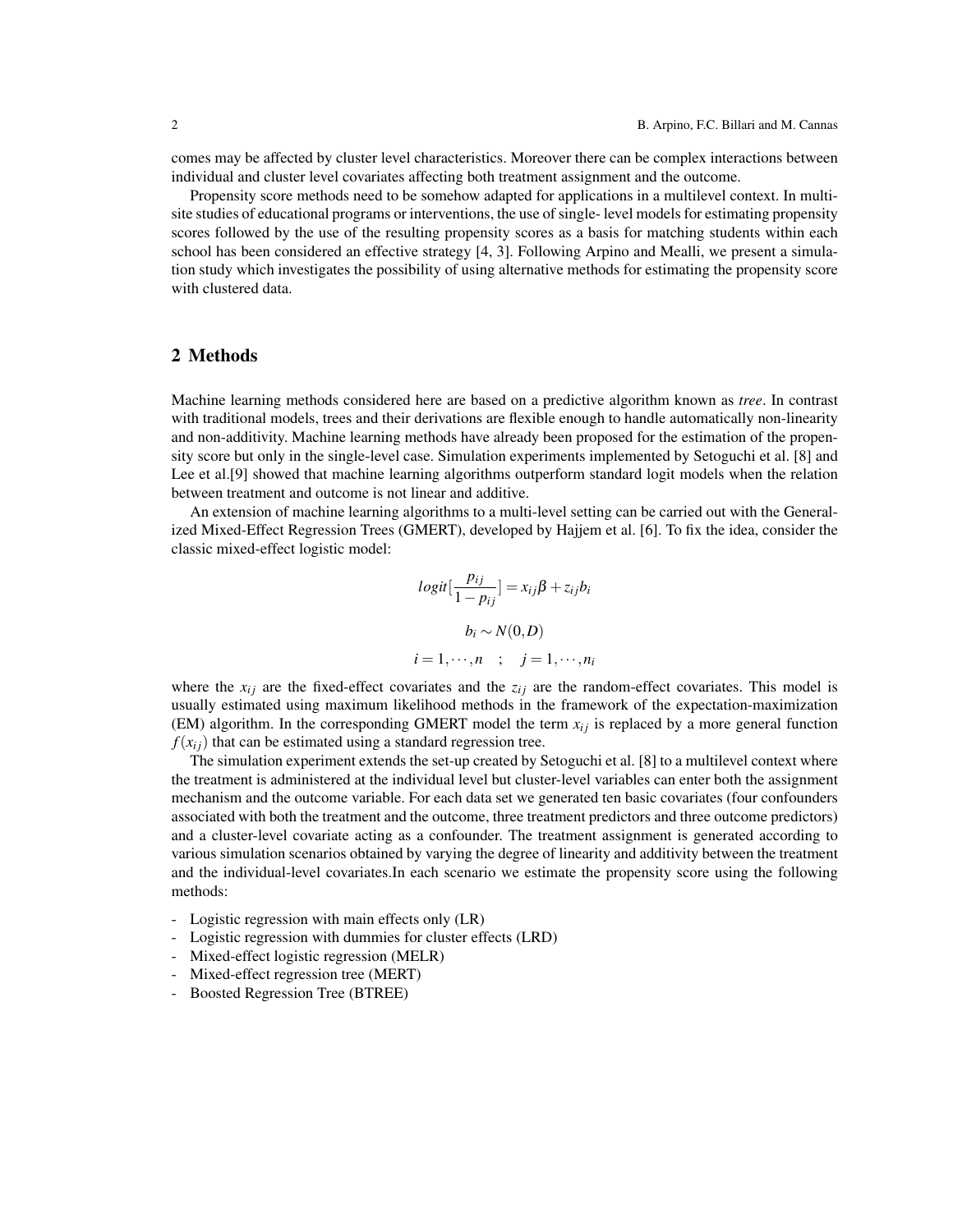Machine learning techniques for propensity score matching with clustered data. 3 3

The propensity score we used to produce a balanced data set via nearest neighbor matching. The R package *MatchIt* was used to perform all calculations [11].

## 3 Results

In Table 1 we show the results for a set of 1000 simulations, obtained from  $n=1000$  observations clustered in nc=50 groups of equal size (W and C indicate an individual and cluster-level covariate, respectively).

|                     |              | No cluster effect |                |                |                |       | Random Intercept |                |       |                |  |
|---------------------|--------------|-------------------|----------------|----------------|----------------|-------|------------------|----------------|-------|----------------|--|
| Method <sup>‡</sup> | $S1^{\flat}$ | S <sub>2</sub>    | S <sub>3</sub> | S <sub>4</sub> | S <sub>5</sub> | S1    | S <sub>2</sub>   | S <sub>3</sub> | S4    | S <sub>5</sub> |  |
| LR                  | 6.3          | 10.2              | 10.4           | 10.3           | 10.5           | 6.1   | 9.7              | 9.9            | 10.2  | 10.2           |  |
| <b>LRD</b>          | 6.1          | 8.9               | 10.0           | 10.2           | 10.4           | 7.2   | 8.8              | 11.3           | 11.2  | 11.2           |  |
| <b>MELR</b>         | 6.2          | 8.8               | 9.9            | 10.2           | 10.4           | 6.8   | 9.1              | 10.9           | 10.9  | 11.0           |  |
| <b>MERT</b>         | 8.4          | 8.1               | 8.2            | 8.4            | 8.6            | 8.5   | 8.7              | 8.9            | 8.8   | 8.8            |  |
| <b>BTREES</b>       | 7.2          | 11.0              | 12.1           | 12.1           | 12.3           | 9.2   | 11.4             | 12.9           | 12.7  | 12.8           |  |
| LR                  | 7.8          | 7.0               | 6.2            | 5.3            | 5.4            | 47.9  | 48.1             | 47.2           | 48.9  | 40.3           |  |
| <b>LRD</b>          | 5.9          | 5.4               | 5.4            | 4.0            | 4.4            | 6.0   | 5.0              | 4.1            | 4.2   | 4.3            |  |
| <b>MELR</b>         | 8.1          | 6.0               | 6.7            | 5.3            | 5.4            | 9.6   | 9.7              | 9.7            | 9.7   | 10.0           |  |
| <b>MERT</b>         | 7.9          | 6.7               | 6.9            | 6.7            | 6.8            | 8.3   | 8.4              | 8.5            | 8.7   | 8.5            |  |
| <b>BTREES</b>       | 7.8          | 6.4               | 6.3            | 7.5            | 7.7            | 9.8   | 11.4             | 12.3           | 12.3  | 12.5           |  |
| <b>LR</b>           | 1.2          | 13.8              | 15.9           | 17.9           | 29.4           | 70.1  | 34.9             | 39.1           | 34.8  | 35.9           |  |
| <b>LRD</b>          | 1.2          | 18.7              | 19.6           | 28.6           | 32.4           | 2.2   | 18.9             | 14.3           | 27.2  | 25.0           |  |
| <b>MELR</b>         | 2.4          | 18.9              | 16.9           | 16.4           | 26.3           | 5.6   | 19.5             | 8.6            | 15.4  | 18.6           |  |
| <b>MERT</b>         | 3.2          | 11.4              | 10.8           | 6.2            | 12.3           | 5.4   | 11.5             | 6.5            | 6.8   | 17.6           |  |
| <b>BTREES</b>       | 10.6         | 14.8              | 17.3           | 16.5           | 15.5           | 16.6  | 23.0             | 25.8           | 25.5  | 57.8           |  |
| LR                  | 0.019        | 0.014             | 0.014          | 0.021          | 0.023          | 0.101 | 0.030            | 0.037          | 0.024 | 0.013          |  |
| <b>LRD</b>          | 0.019        | 0.016             | 0.015          | 0.018          | 0.023          | 0.021 | 0.023            | 0.019          | 0.018 | 0.018          |  |
| <b>MELR</b>         | 0.015        | 0.014             | 0.015          | 0.016          | 0.019          | 0.017 | 0.019            | 0.010          | 0.015 | 0.013          |  |
| <b>MERT</b>         | 0.013        | 0.015             | 0.014          | 0.015          | 0.013          | 0.015 | 0.016            | 0.015          | 0.020 | 0.014          |  |
| <b>BTREES</b>       | 0.035        | 0.034             | 0.034          | 0.032          | 0.035          | 0.04  | 0.045            | 0.040          | 0.039 | 0.076          |  |
|                     |              |                   |                |                |                |       |                  |                |       |                |  |

Table 1 Simulation results (N=500) based on data sets of 1000 observations clustered in 50 groups of equal size.

†ASAM: 100\*average standardized absolute mean difference across treated and controls, RBIAS: mean absolute (per cent), SE: mean standard error.

‡LR: single level logistic regression, LRD: logistic regression with dummies for clusters, MELR: random-intercept logistic regression, MERT: random-intercept regression tree, BTREE: boosted tree with dummies for clusters.

! S1: additive and linear, S2: moderately non-linear (+10 two-ways interactions), S3: mild non-additivity and non linearity (+3 two-ways interactions and 1 quadratic term), S4: moderate non-additivity (+3 quadratic terms), S5: moderate non-additivity and non-linearity (+10 two-ways interactions and 3 quadratic terms).

Usually it is customary to consider a good result an ASAM lower than 20 [9]. From Table 1 we can see that, in mean, no methods yields an higher ASAM, with the obvious exception of the logistic regression ignoring